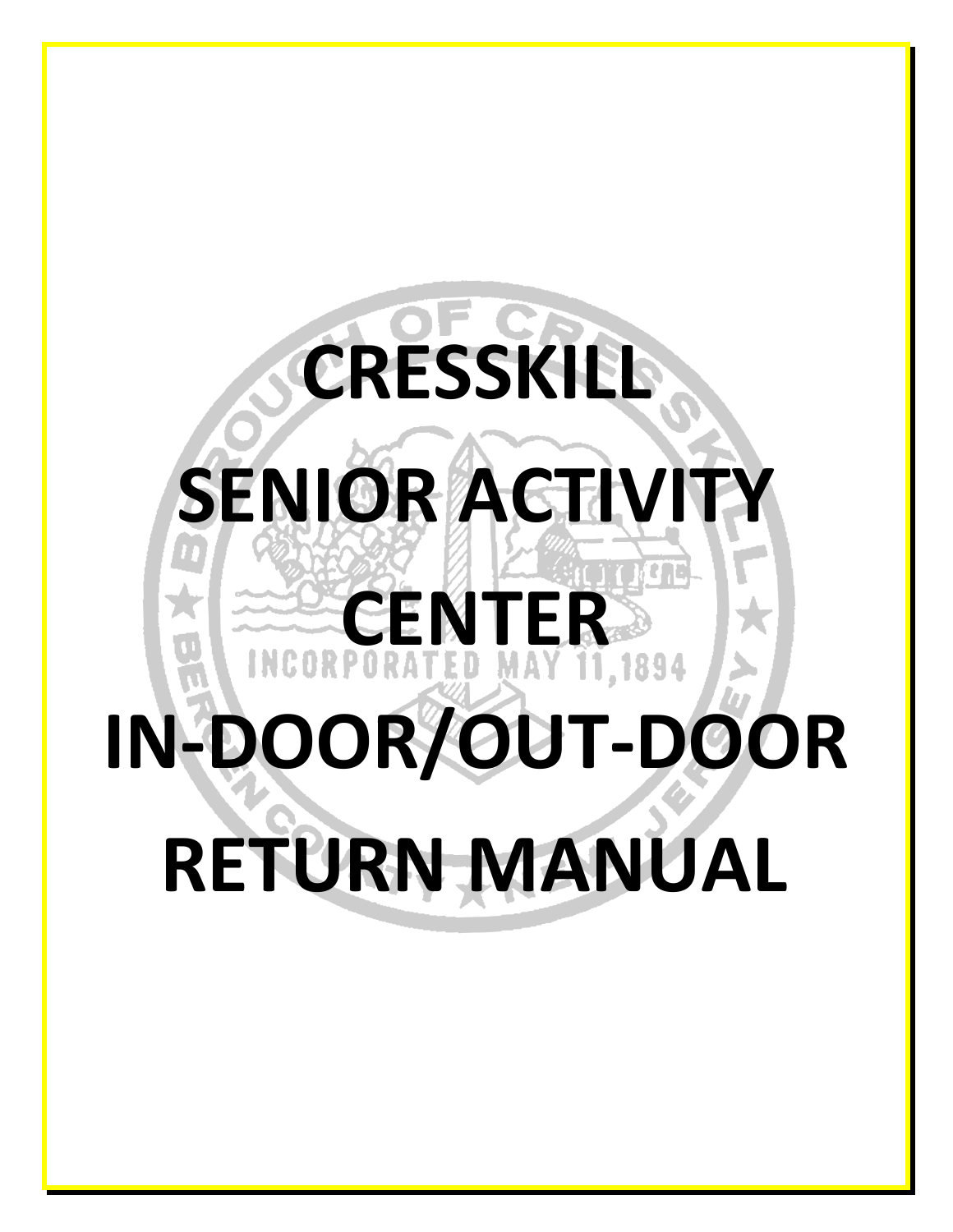

**Director of Cresskill Senior Activity Center** *Donnajo Pascetta*

## **Borough of Cresskill**

*CRESSKILL SENIOR ACTIVITY CENTER*

The Mayor and Council, OEM, Director of Health, Parks and Recreation Director, and Senior Activity Center Director, have worked hard to get our programs back up and running for all during a challenging time. Attached you will find our "*In-Door/Out-Door Return Manual*," please read these documents, and understand all recommended guidelines and protocols. The key will be having everyone arrive fully prepared on time and depart at their appropriate time. Additional **KEY** reminders as we start our programs:

- Masks are **REQUIRED** for entry into Senior Center, and anytime moving from location to location. It is each participant's choice to wear or elect to remove during classes while on their chair or mat.
- **ALL** participants **MUST pre-register** for all facility/field classes/programs by email SENIORCENTER **[cresskillsenior@optonline.net](mailto:cresskillsenior@optonline.net)** or phone call **201-503-9831**. Limited space available. Please sign up early.
- Please arrive **15 minutes** prior to your start time to ensure check-in process is complete, and programs can begin in a timely fashion (i.e., if program start time is **12:30pm**, should arrive at **12:15pm**).
- ALL participants must be screened for fever and other COVID-19 symptoms via health assessment questionnaire **prior to entry** to the program facility/field before each session.
	- o Health assessment questionnaire will be available in a variety of ways; in-person at check-in, print at home and bring hard copy *(via attached document)*, or fill-out prior to arrival on-line at **<https://cresskill.seamlessdocs.com/f/gk23cbr8sc7r>** and submit prior to arrival.
		- *Any individual that fails pre-admission screening will not be able to participate and must go home immediately*.
- Signage is labeled throughout the Cresskill Senior Activity Center. **NO** visitors are allowed in the center, upon completion of check-in process, if not registered for program, please leave via Exit Route by following the posted signs. All participates will enter though the **WEST** entrance and are REQUIRED to leave via Exit Route through the **NORTH** exit by following the posted signs.
- Registered participants will **ONLY** be allowed to enter center during their scheduled class/program.
- Please wear or bring appropriate foot attire. **NO** open-toe shoes, or crocs allowed for participation.
- **ALL** participants **MUST** bring their own drink *(labeled with their name)*.
- After program is over the instructor will be the last to leave the room.
	- o *Please know both the START and END times for programs, we will need everyone's cooperation to facilitate in an organized way*.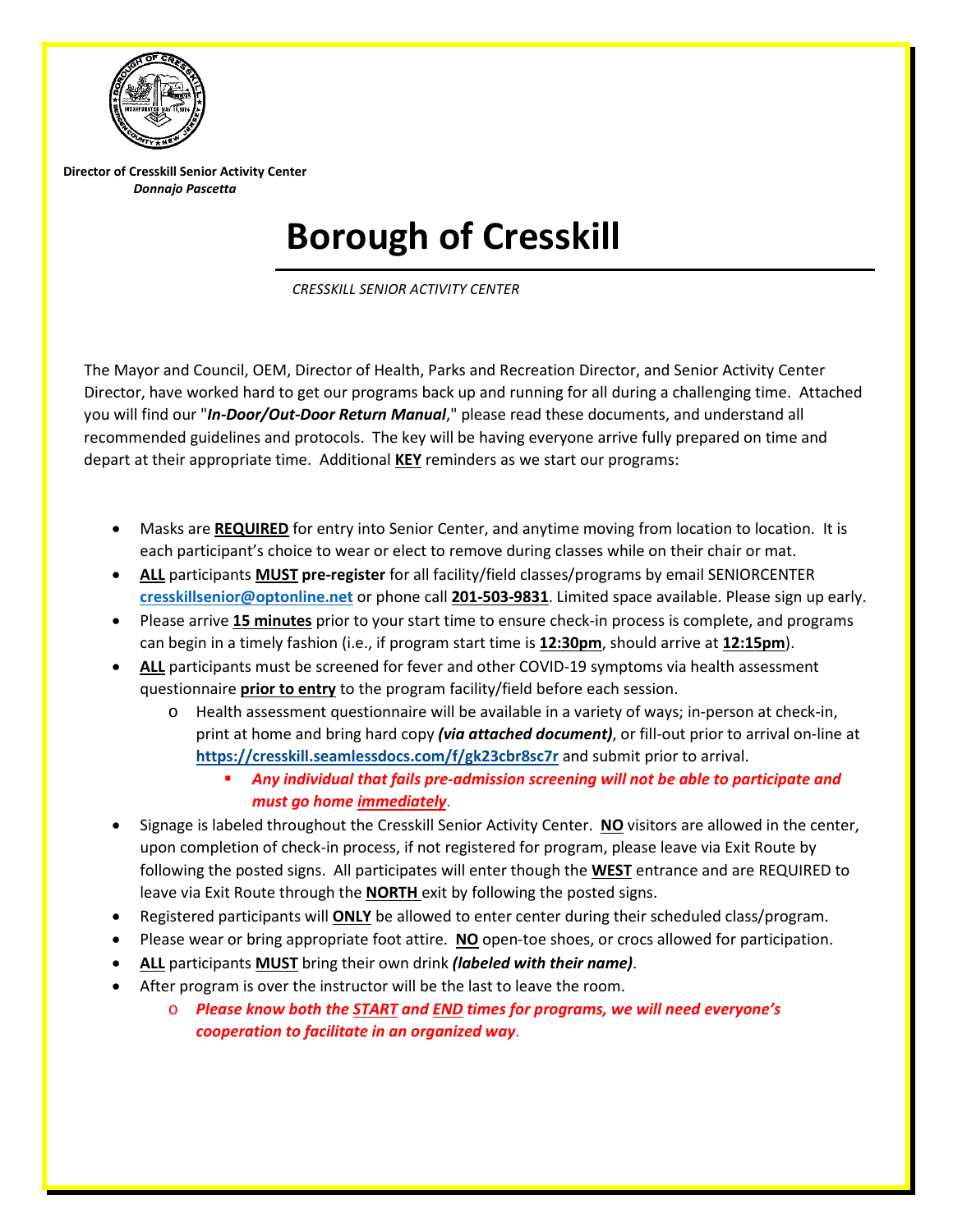## **CRESSKILL PROGRAMS – GENERAL INFORMATION**

#### **Mission Statement**

The Cresskill Senior Activity Center creates a well-rounded, safe environment for all seniors, instructor, and staff to participate in a variety of activities.

#### **Disclaimer**

"Participation and utilization of all Public Facilities includes the possibility of exposure to and illness from infectious diseases including but not limited to MRSA, influenza and COVID-19.

Medical guidelines and personal discipline may reduce the risk of exposure to the illness, the seniors or families' members of our seniors, will in good faith comply with all CDC, and Governor Murphy's Executive Orders as published"

#### **Goals**

- Provide, to the best of our abilities, a safe environment for all seniors, instructors, and staff.
- Plan exciting activities and programs in which all can participate.
- Help our seniors grow in their retirement years.
- Give seniors the opportunity to stimulate their minds and bodies.
- Provide a place to meet with their old friends and an even better place for them to make new ones.

#### **Contact Information**

If you have any questions/concerns or need to contact us during center hours, call the Cresskill Senior Activity Center at **201-503-9831** or email: **cresskillsenior@optonline.net**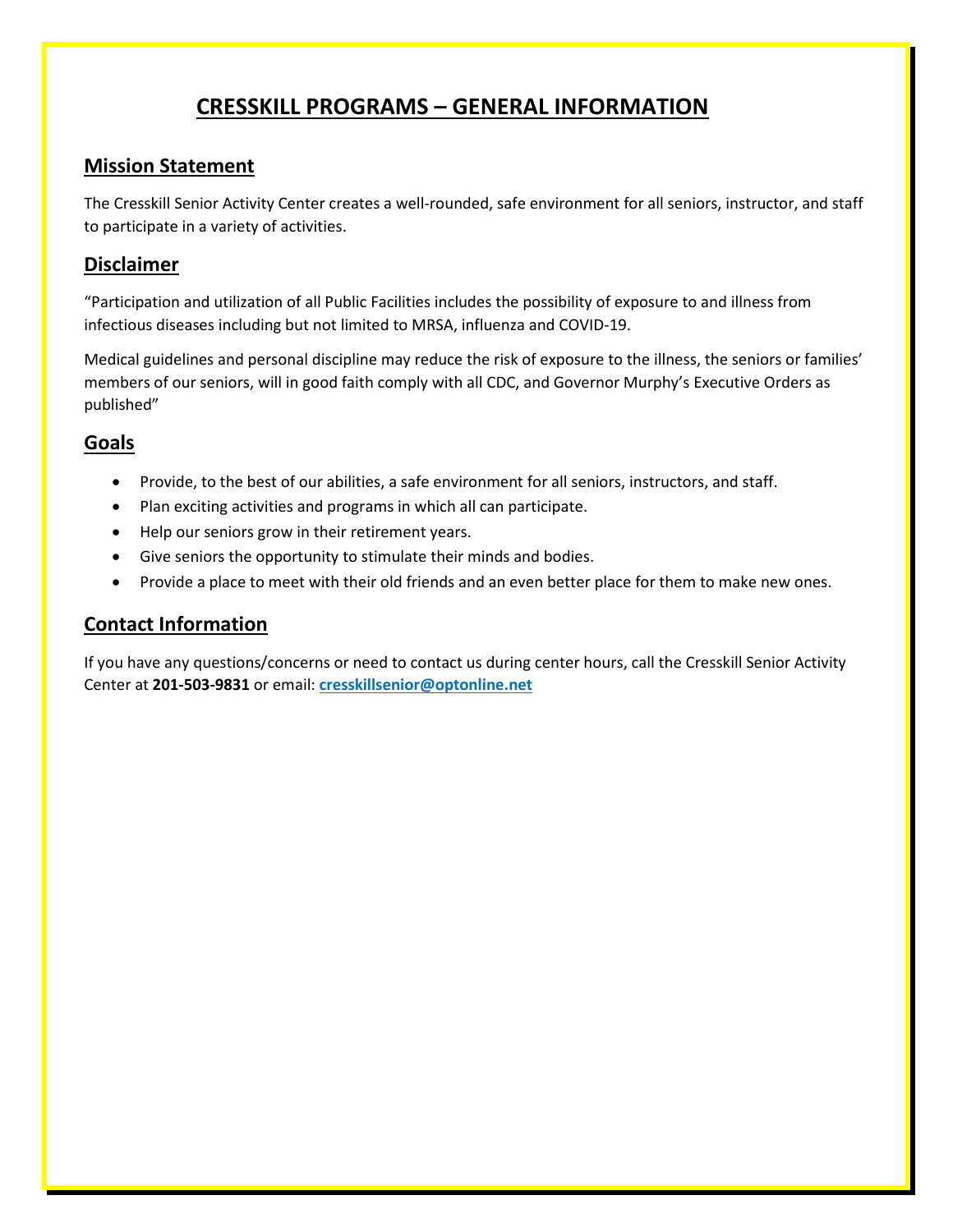## **GENERAL COVID-19 REGULATIONS FOR PROGRAM PARTICIPANTS, INSTRUCTORS, STAFF**



### *Following these recommended steps will help to mitigate risk for all participants in the COVID-19 environment*

- Organized programs must follow **Guidance for In-Door/Out-Door Programs**.
- $\triangleright$  Please stay home if you, or anyone in the household, have any viral symptoms or have been exposed to the virus and should self-isolate.
- $\triangleright$  Staff shall screen instructors and participant for fever and other COVID-19 symptoms prior to entry to the program facility/field each day. Anyone with a fever more than **100.4** degrees Fahrenheit, or exhibiting other symptoms of COVID-19, shall not be allowed to enter the facility/field nor will persons that have exposure to persons known to have COVID-19 during the preceding 10-14 days.
- $\triangleright$  Upon arriving at the facility/field each instructor, participant, and staff will be asked a series of health assessment questions and have a temperature check. *Any individual that fails the pre-admission screening will not be able to participate and must go home immediately*.
- $\triangleright$  Programs shall take steps to preclude crowding at pick up and drop off times. Programs are strongly encouraged to **schedule** and **stagger** these times.
- $\triangleright$  Limit handshakes, and hugging. Use social distancing whenever possible. Chairs may be used as a substitute to space properly.
- There is **NO** sharing of equipment. Cleaning and disinfecting must be conducted on all frequently touched surfaces and equipment (weights, mats, etc.). Space personal equipment out on the sidelines to help with social distancing.
- Sharing of **equipment**, **food**, **water** and **other like items ARE PROHIBITED**.
- All staff, instructors, participants must bring their own water bottles *(preferred labeled with name on it)*.
- All activities will use social distancing as best as possible. *Some activities will be revised or modified to help meet these criteria*.
- Hand sanitizing should take place **frequently**. Hand sanitizer should contain at least 60% alcohol.
- $\triangleright$  Restrooms are available at the facility/field, limit use to one person at a time to avoid overcrowding.
- Respiratory etiquette for coughing, sneezing and nose blowing should be **always encouraged**.
- Instructors, staff **should** wear a face covering, and *especially when social distancing cannot be maintained*.
- Participants should wear face covering when **not engaging** in vigorous activity (i.e. sitting on chairs/mats, walking to/from field/facility). When **feasible**, **participants shall wear face coverings within facility from entry to participation**.
- $\triangleright$  If a participant refuses to a wear a cloth face covering for non-medical reasons and if such covering cannot be provided to the staff person at the point of entry, the program must decline to allow them to participate.
- Programs shall implement enhanced **cleaning** and **sanitation** practices.
- **ALL** staff *(including volunteers)* must use appropriate PPE (gloves, face covering, goggles or gown) while participating or cleaning and disinfecting and then dispose of them properly. **ANY PPE** will be provided by the Cresskill Parks and Recreation Department. Staff should report to their supervisor all breaches in PPE (i.e. tear in gloves) or other exposures.
- Be sure to thoroughly wash hands, for at least 20 seconds, *when you return home*.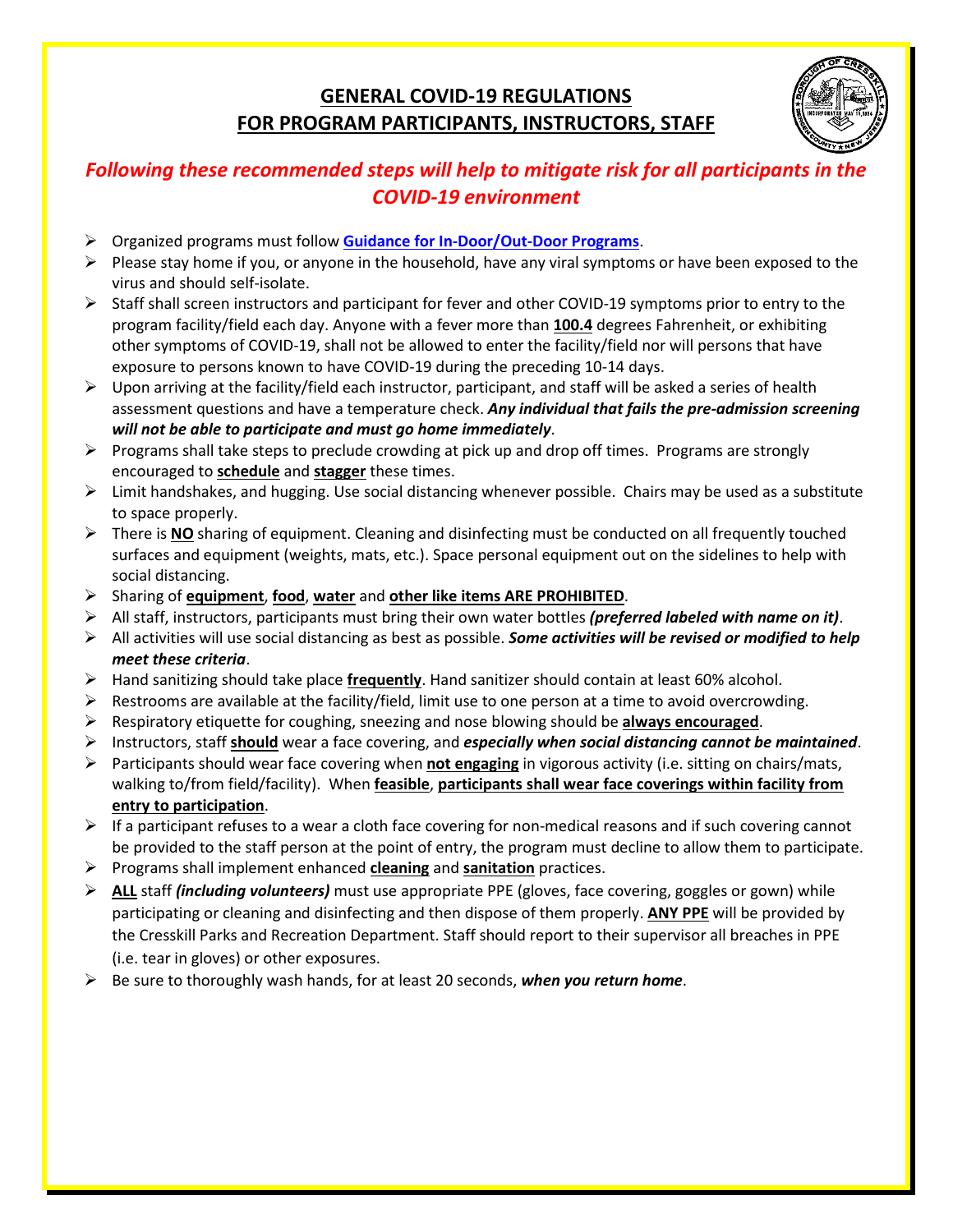## **Cresskill Parks and Recreation Return to Activities Plan**

The Cresskill Parks and Recreation has established the following Return to Activities Plan. We understand that several of the guidelines may be difficult as participants enjoy interacting with their class members. However, we need to be diligent at enforcing these protocols for the health and safety of our seniors, instructors/staff, and their families.

Implementing these protocols will require a collaborative relationship between the programs, Instructors, staff, and participants. While our programs and Instructors, staff, must create a safe environment, you must make the decision for yourself to return to indoor/outdoor programming. If, you are not comfortable returning to class/programs **DON'T**. Finally, participants must be responsible to adhere to, and respect the social distancing requirements and no-contact guidelines established.

#### **Roles and Responsibilities for each Include:**

#### **STAFF**

- o Distribute and post Return to Activities/Indoor/Outdoor Protocols
- o Be sensitive (and) participants that may be uncomfortable with returning to class/programs
- o Train and educate all staff on Return to Play/Indoor/outdoor protocols
- o Provide adequate space for social distancing
- o Ensure appropriate waste receptacles
- o Provide masks for all staff, and volunteers
- o Provide hand sanitizer stations
- $\circ$  Use of signs, or physical barriers can be used to assist with guiding social distancing requirements
- o Ensure routine and frequent cleaning and disinfecting, particularly of high-touch surfaces in accordance with CDC recommendations
- o Ensure all participants, instructors, staff, and others participating in activities must be screened, via temperature check and/or health questionnaire, at the beginning of each training session
- o COVID-19 reporting and communication

#### **INSTRUCTOR**

- o Follow all Return to Activities/Indoor/Outdoor Protocols
- $\circ$  Inquire how participants are feeling if they are not feeling well, send them home
- o Ensure all participants have their individual equipment
- o Required to always wear a cloth or disposable masks
- o Ensure drills/exercise provide for adequate social distancing
- $\circ$  Identify adult staff members or volunteers (aged 18+ or older) to help remind participants and staff of social distancing, health screening protocols, and guidelines
- o Respect participants by accommodating those that may not be comfortable with returning

#### **PARTICIPANTS**

- o If you are not comfortable with returning to class **DON'T**
- o Adhere to all Indoor/Outdoor Return to Activities Protocols
- o Wash hands thoroughly before and after **ALL** class/programs
- o Wash and sanitize training equipment after every training session/program
- o Do not share water, food, or equipment with **ANYONE**
- o Participants are recommended to wear cloth or disposable masks when not engaging in vigorous activity, such as when sitting on their chair/mat, when interacting with an instructor, etc. Face masks are not required when persons are engaged in high intensity aerobic or anaerobic activities. When face coverings are not worn, efforts should be made to maintain at least 6 feet from others
- o Respect and practice social distancing
- o No handshakes, or hugging.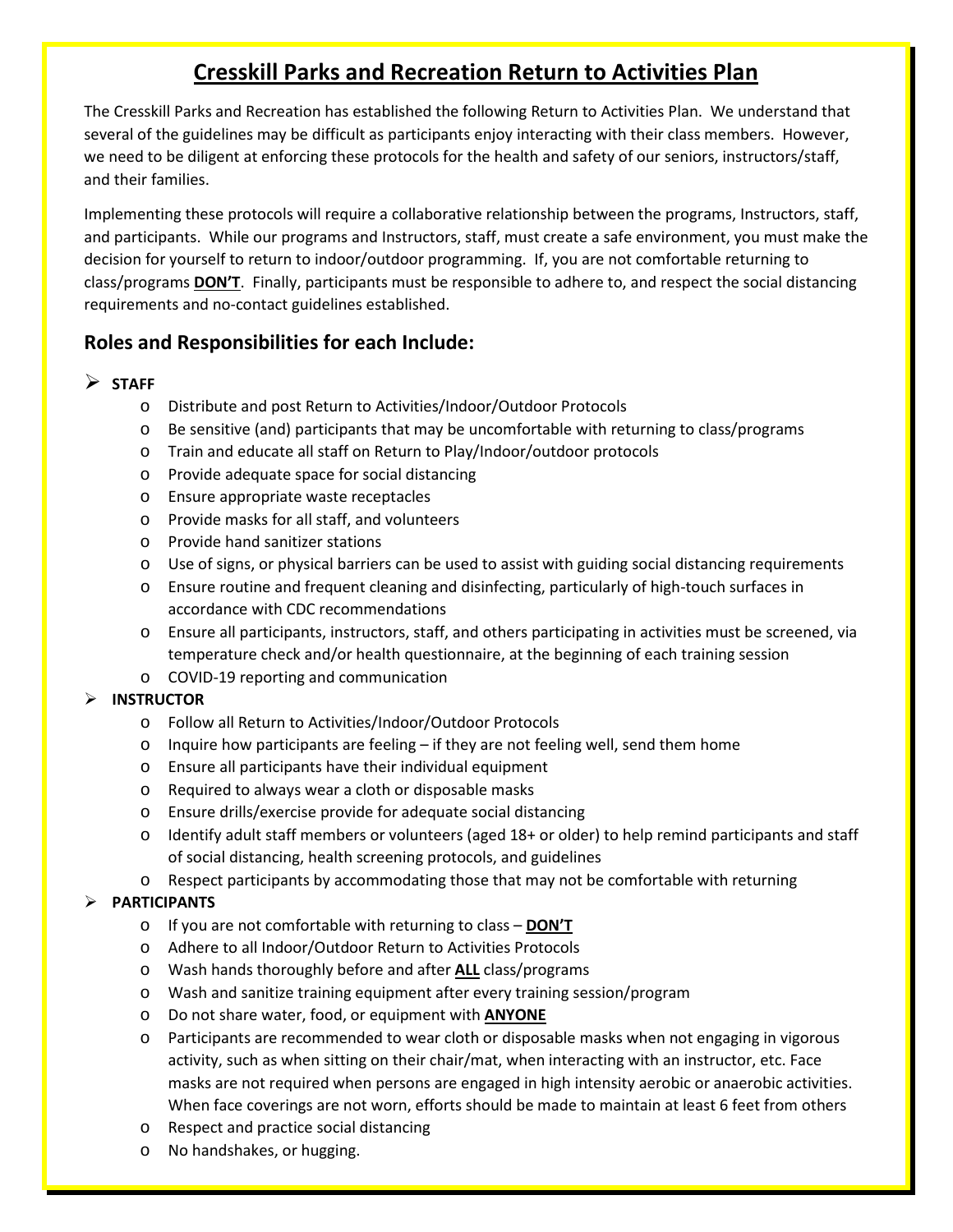#### **I. CHECK FOR SYMPTOMS**

- a. If you are sick, feel sick, or may be sick, stay at **home**!
- b. Participants to understand that by attending class/ program, they are attesting that they are not ill, nor has come into contact with anyone infected with COVID-19 in the previous **10-14** days.
- c. Check your temperature before coming to class program. If the temperature is over **100.4** do not attend class/program.
- d. Any instructor, participants, staff need to attest that to the best of their knowledge that they have not exhibiting widely established symptoms of COVID-19.
	- Not an exhaustive or all-inclusive list, but symptoms including such as these fever, fatigue, dry cough, phlegm, loss of appetite, shortness of breath, nausea, sore throat, body aches or swelling, unusual headache, loss of smell or taste, stuffy nose.
	- Have not tested positive for COVID-19 within the last 10-14 days.
	- Have not been in close contact with someone who has tested positive or someone who is exhibiting the widely established symptoms of the virus *(even if they have not been tested)* within the last 10 days.
- e. Any attendee that displays any of these symptoms will politely be asked to leave.
- f. Individuals, including participants, instructors, staff, and volunteers, should stay home if they have tested positive for or are showing COVID-19 symptoms.
- g. Individuals, including staff, participants, instructors, and their families, who have recently had a close contact with a person with COVID-19 or someone showing symptoms of COVID-19 should stay home, monitor their health, and follow CDC guidance for community-related exposure.
- h. It is recommended that if you or anyone in the household recently went for COVID test that any participants remain out of program or training session *(including practice or game)* until results are received.

#### **II. REPORTING AND COMMUNICATION FOR COVID-19 EXPOSURE**

- a. **ALL** staff members (including instructors) are required to report if they test positive for COVID-19, are suspected of being positive for COVID-19, or have been directly exposed to someone who has tested positive for COVID-19.
- b. Any participant who has tested positive for COVID-19, is suspected of being positive for COVID-19, or has been directly exposed to someone who has tested positive for COVID-19 is required to report to the center Director. Please contact Donnajo Pascetta **[cresskilllsenior@optonline.net](mailto:cresskilllsenior@optonline.net)** or call **(201) 503-9831**.
- c. If a case of COVID-19 is reported, all staff and participants, instructors who came in contact with that person will be notified. Due to privacy issues and HIPAA laws, the identity of that person will remain anonymous.
- d. Our Department will notify the local OEM in the event of the confirmed COVID-19 case. In addition, the department may cancel all class/programs associated with that group for up to 10-14 days.
- e. Before a staff member or participant who has tested positive for COVID-19 can return to activities, the following conditions must be met:
	- o Minimum of five to seven days must pass before the original onset of symptoms
	- o Minimum of 72 hours must pass without symptoms and without aid of fever-reducing medications
	- o The staff member and participant must attain a negative COVID-19 test result
	- o In the absence of a negative PCR test, they must quarantine 10-14 days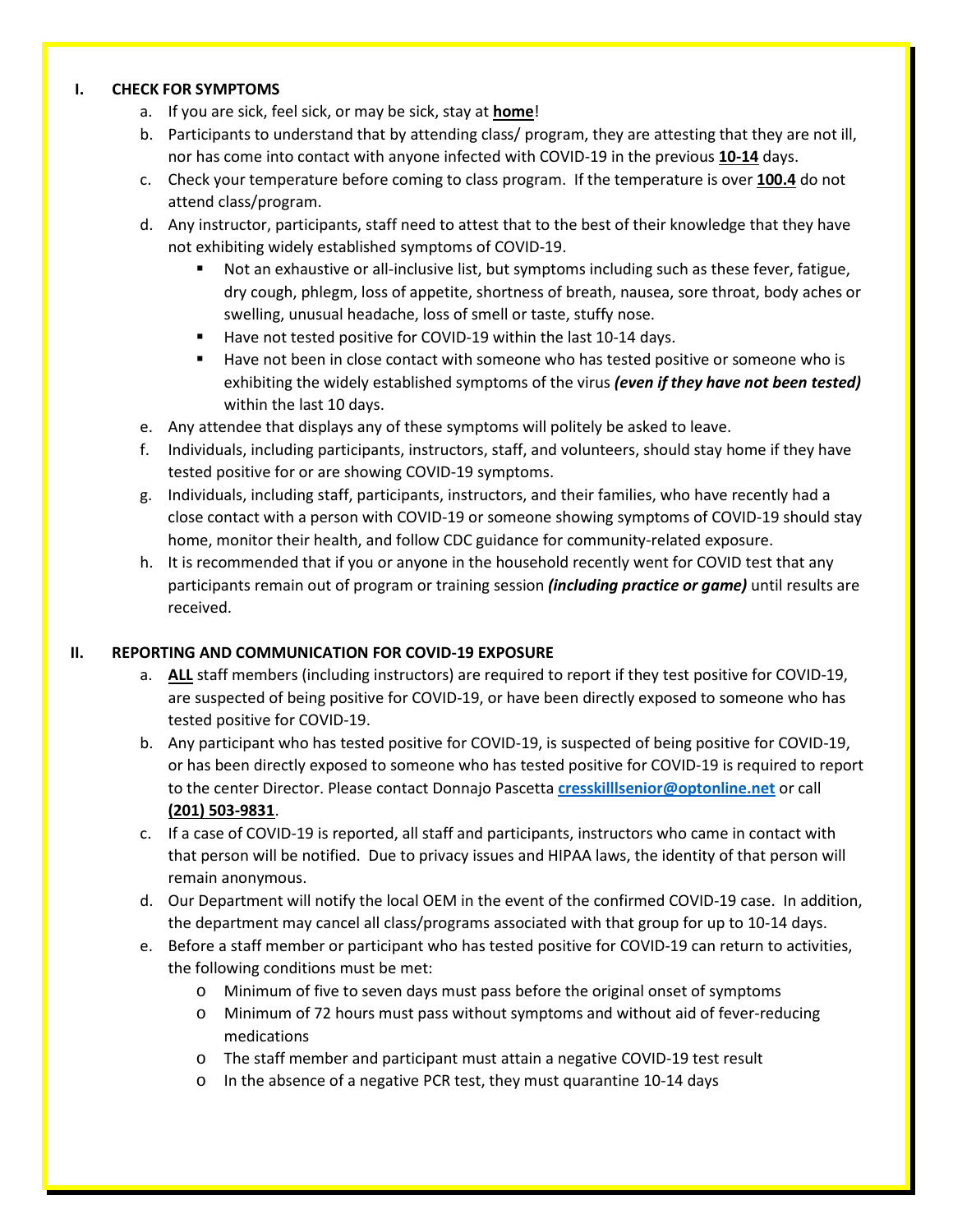- f. Once notified that an individual who has tested positive for COVID-19 has been in close proximity (within 6 ft) with any staff member or player, those staff members, instructors, and participants must adhere to the following protocol.
	- o Notify their primary physician
	- o Staff members, instructors, and participants begin in-home isolation for a 10 to 14-day period after their last exposure to that person.
	- o Staff members, instructors, and participants can discontinue in-home isolation if they undergo testing, and the test result comes back **NEGATIVE**.
		- o After day **7** after receiving a **negative** PCR-test result *(test must occur on day 5 or later)*
	- o **However, anyone who has had close contact with someone with COVID-19 and who meets the following criteria does NOT need to stay home.**
		- o Someone who has been **fully vaccinated** for two-or more weeks, and shows no symptoms of COVID-19
		- o **OR:**
			- Someone who has COVID-19 illness within previous 3 months *(90 days)* and
				- Has recovered and
				- Remains without COVID-19 symptoms *(for example, cough, shortness of breath)*
- g. If you **MUST** travel, the following steps are recommended to protect yourself and others:

#### o **VACCINATED AND TRAVEL IS DOMESTIC (WITHIN THE UNITED STATES & US TERRITORIES):**

- o Someone who has been **fully vaccinated** for two-or more weeks following, and shows no symptoms of COVID-19, **DOES NOT** needs to **QUARANTINE**.
	- **Fully Vaccinated is considered:**
		- <sup>n</sup> 2 weeks after their 2<sup>nd</sup> dose in a 2-dose series, such as the Pfizer of Moderna vaccines, or
		- <sup>n</sup> 2 weeks after a single-dose vaccine, such as Johnson & Johnson vaccine.
- o People who are fully vaccinated with an FDA-authorized vaccine can travel safely within the United States:
	- Fully vaccinated travelers **DO NOT** need to get tested **BEFORE** or **AFTER** travel unless their destination requires it
	- Fully vaccinated travelers **DO NOT** need to **SELF-QUARANTINE**

#### o **NOT VACCINATED OR INTERNATIONAL TRAVEL (OUTSIDE THE UNITED STATES):**

- o Get tested **3-5** days after your trip and stay home and self-quarantine for a full **7** days after travel, even if your test is **negative**.
- o Even if you test **NEGATIVE**, stay home and self-quarantine for the full **7** days.
- o If your test is **POSITIVE**, isolate yourself to protect others from getting infected.
- o If you do not get tested, stay home and self-quarantine for **10** days after travel.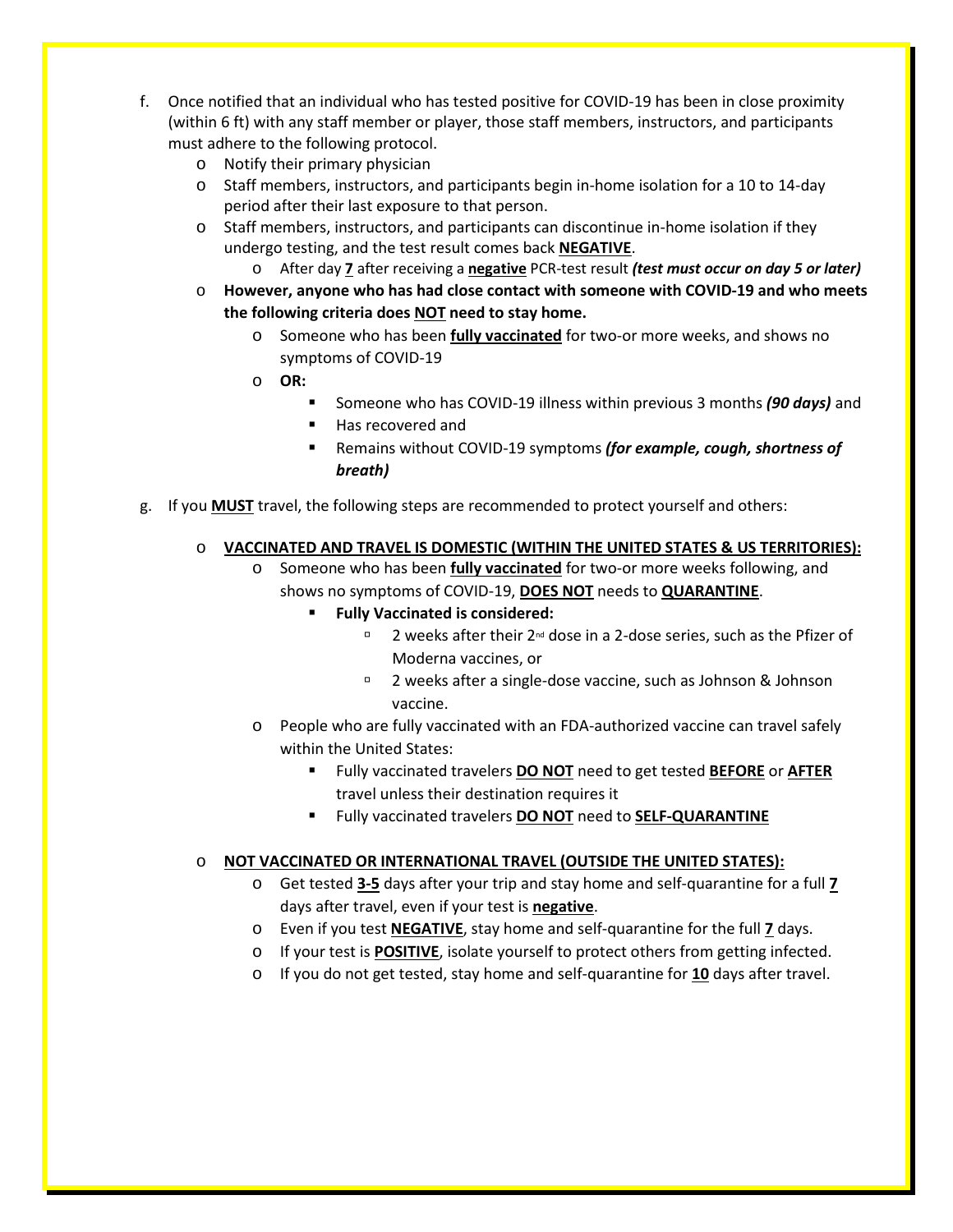#### **III. MINUMUM REQUIREMENTS**

#### **1. INTAKE PROTOCAL AND TEMPERATURE CHECK**

- a. We recommend that participants do not carpool to and from class/program
- b. During intake process participant will be subject to a non-contact temperature check. Anyone that has temperature over **100.4** will be asked head home and will be unable to participate.
- **Procedure:**
	- $\div$  Participants will come into the CSAC facility/field during their designated class/program time *(15 minutes prior to allocated start time).*
	- $\div$  Staff/Participants/Instructor are required to wear a mask during the entire procedure.
	- **↑ ALL** participants must be screened for fever and other COVID-19 symptoms via health assessment questionnaire prior to entry to program facility/field each session.
		- o Health assessment questionnaire will be available in a variety of ways, and must be provided for each training session;
			- in-person at check-in,
			- print at home and bring hard copy *(via form in packet)*, or
			- fill-out prior to arrival on-line at
				- **<https://cresskill.seamlessdocs.com/f/gk23cbr8sc7r>** and **SUBMIT**.
	- Sanitizer applied on hands of all participants upon completion of check-in process.
- Participants will head to designated spots until class/program begins. Participants will return to vehicle at the end of class/program.
- Participants **MUST** depart immediately from check-in area for next class/program arrival
	- Participants/Staff/Instructors must continue to practice social distancing (6ft distance) while walking to and from activities.
	- $\div$  Upon arrival to the field/room, participants will be assigned their own designated area of space to work within.
	- $\cdot$  When class/program ends, participants will be asked to promptly gather their personal items and walk to their vehicle. Throw away any trash, in proper areas *(follow signage)*.

#### **2. QUARANTINE OPTIONS**

- **a.** After day **10** without testing
- **b.** After day **7** after receiving a **NEGATIVE** PCR-test result *(test must occur on day 5 or later)*
- **c.** People who have tested **POSITIVE** for COVID-19 within past 3 months (90-days) and recovered do not have to quarantine or get tested again as long as they **DO NOT** develop new symptoms.
- **d.** Recommended travel guidelines: Get tested **3-5** days after your trip and stay home and selfquarantine for a full **7** days after travel, even if your test is **negative**. If you don't get tested, stay home and self-quarantine for **10** days after travel.

#### **3. SMALL GROUP PRACTICE**

- a. Each group will have their own instructor and practice area.
- b. Instructors to use routines which maintain social distancing as much as possible and avoid person-to-person contact.

#### **4. ZERO TOLERANCE, NON-CONTACT BETWEEN PARTICIPANTS**

a. Instructors shall ensure all participants avoid handshakes, or other types of physical contact.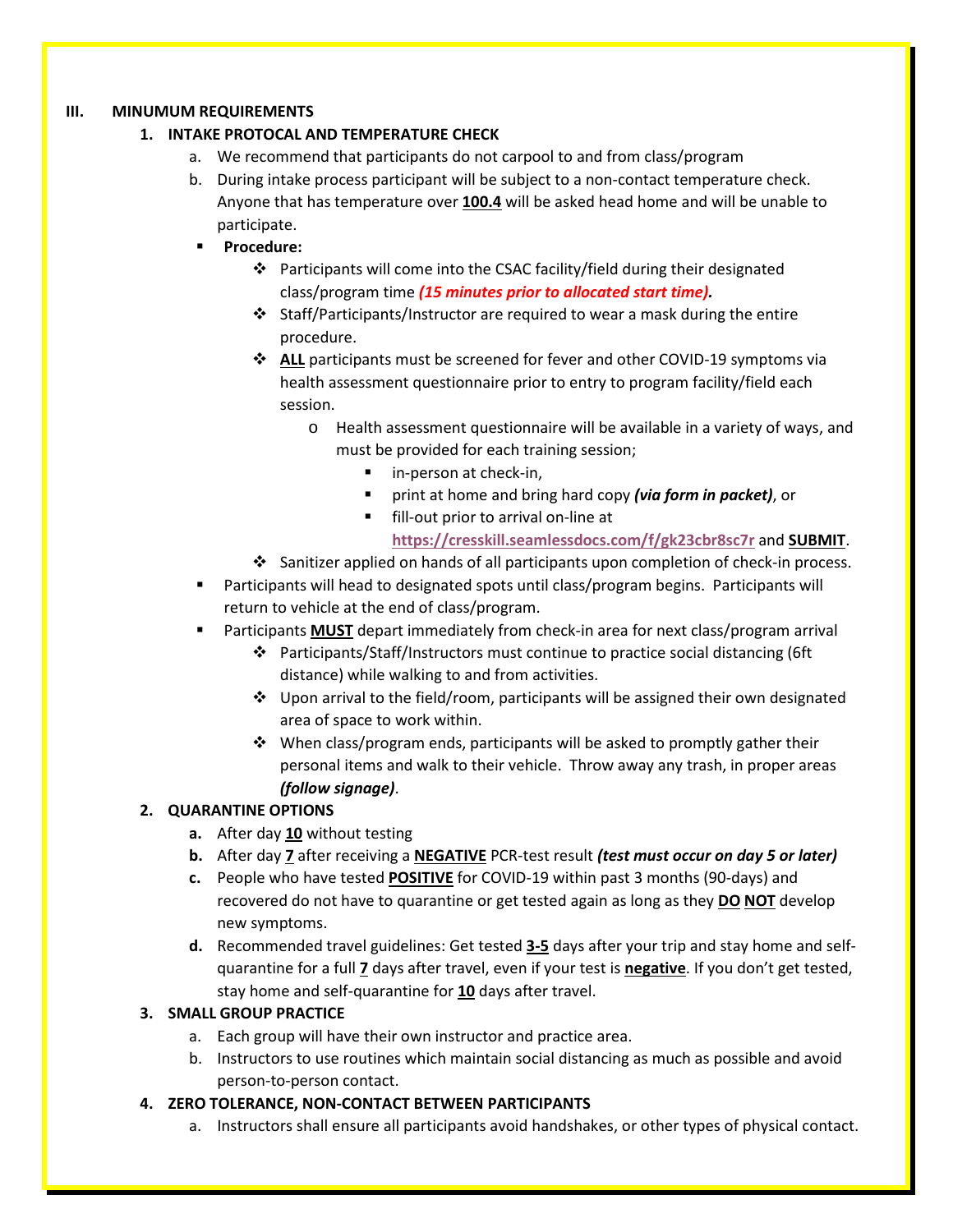#### **5. FACE COVERINGS DURING TRAINING SESSIONS/PROGRAMS**

- a. Instructors are required to wear face coverings during training session. Participants will also be allowed to wear face coverings while training, but this is an individual choice of the participants.
- b. For any meetings, instructors will address participants while they are at a social distance. For example, in a 6-foot grid formation, otherwise masks should be worn if in closer quarters.
- c. It is recommended that participants not to wear face coverings while engaged in vigorous activities.
- d. Participants are encouraged to wear face coverings whenever not engaged in activities/class *(i.e., on the chairs/mats)*.

#### **6. HAND SANITIZER OR HAND WASHING**

- a. Participants should have hand sanitizer for personal use
- b. Sanitizer or Hand Washing will be applied following check-in process to **ALL** participants, prior to training session/program beginning
- c. Instructors must use hand sanitizer before, during breaks, and after practice
- d. Hand sanitizer stations will be provided at each location

#### **7. AVOID "SHARED" EQUIPMENT**

- a. Participants should wear their regular training attire and proper footwear.
- b. Participants should bring their own water bottle, weights, bands etc. **NO** sharing allowed.
- c. Every participant will have their own equipment during their training class/program. Equipment will be sanitized after each training session/program by participant.
- d. Chairs will be allocated for each participant, and **NO** sharing allowed. Chairs will be spaced out 6-feet apart.

#### **8. REDUCE PARTICAPTINTS TOUCHING EQUIPMENT**

- a. Staff will be disinfecting all their chairs before and after use
- b. The handling of **ALL** equipment will be limited to instructors/staff only
- c. Water fountains are allocated for water bottles **ONLY**, no mouths to be used.
- d. **NO** sharing of any equipment.

#### **9. INCREASED SIGNAGE THROUGHOUT FACILITY/FIELDS**

a. Signage will be posted to remind all participants, instructors, and staff about COVID-19 symptoms, mask wearing, handwashing and social distancing.

#### **10. SOCIAL DISTANCING MONITORING**

a. Staff members to monitor the facility/fields to politely but firmly ask any groups of participants to disperse and maintain appropriate distancing.

#### **11. COVID-19 TRAVEL ADVISORY**

**a.** In response to increased rates of COVID-19 transmission in certain states within the United States, and to protect New Jersey's successful containment of COVID-19, the State has joined with New York and Connecticut in jointly issuing a travel advisory for anyone returning from travel to states that have significant degree of community wide-spread of COVID-19.

#### **12. ALL INSTRUCTORS WILL BE ISSUED A BACKPACK (this bag MUST be brought to each class/program)**

- a. Mask
- b. Sanitizer
- c. Face Shield
- d. Tissues
- e. Sanitizer Wipes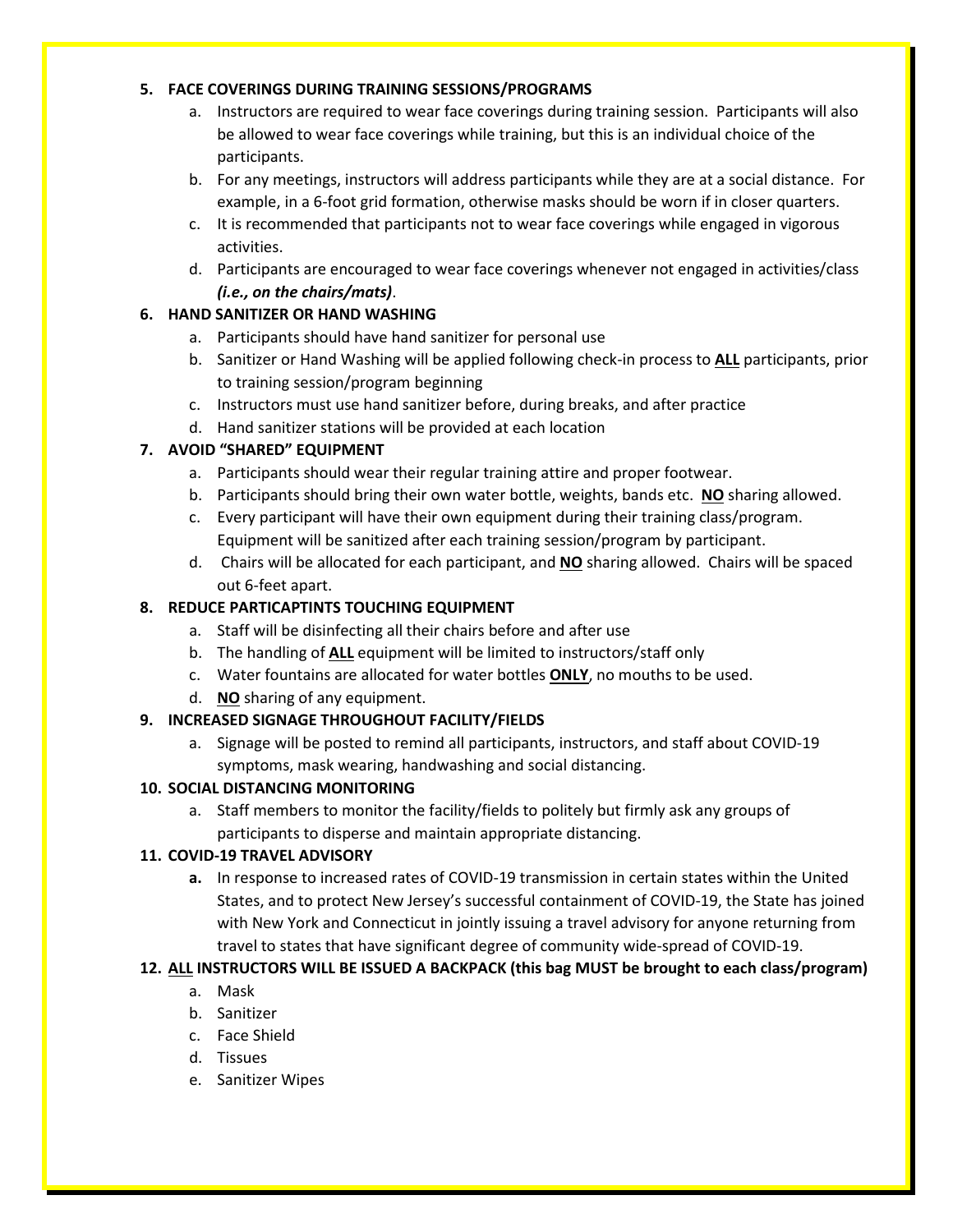## **CRESSKILL PROGRAMS – SYMPTOM MANAGEMENT PLAN**

#### **PROTOCOL FOR SICK PARTICIPANT OR STAFF**

**These are the procedures to follow if participant or staff does not pass a health pre-screening, tests positive, or becomes ill at a program or event.** 

#### **Participant or Staff does not pass the participation health pre-screening:**

**(Screening must be done before staff sets up for program or a participant begins participation in program.)** 

- **Participant:** Request that the participant immediately returns home and encourage to see a medical professional and quarantine for required time.
- Documentation should be sent to the Cresskill Senior Activity Center [cresskillsenior@optonline.net](mailto:cresskillsenior@optonline.net) with contact information about what class, group, program they had attended.
- **Staff:** Request staff to leave program immediately see a medical professional and quarantine. Instruct staff member to get tested for the virus and present results to department. Employees cannot return to work until they have been medically tested.
- Complete written documentation that all actions were completed.

#### **Participant or Staff involved in a program tests positive:**

- Once we have found out that a participant or staff member has tested positive for the virus, documentation will be sent to the Cresskill OEM with contact information about who was in their class, group, or team.
- The class, group, or program must be canceled until all actions necessary to disinfect the affected area are completed and the required quarantine time requirements have been met.
- All supplies must be thoroughly cleaned and disinfected.
- Complete written documentation that all actions were completed.
- Notification to class participants that a member has tested positive and that all participants must seek immediate medical attention.

#### **Participant or Staff becomes ill while attending a program or event:**

- Close area visited by the ill participant or staff member. Isolate the individual until transportation home can be obtained.
- Documentation should be sent to the Cresskill Senior Activity Center with contact information about who was in their class, group, or team.
- If the individual or staff member has been in an indoor activity, first use fans to increase ventilation in the room and then, after 24 hours of ventilation, begin area disinfection process.
- If the individual or staff member has been in an outdoor setting, rope off area and begin disinfection process as soon as possible.

**Continually educate employees about how to recognize symptoms and what actions to take if they, or someone in their care, develop symptoms or are exposed to someone with the virus.**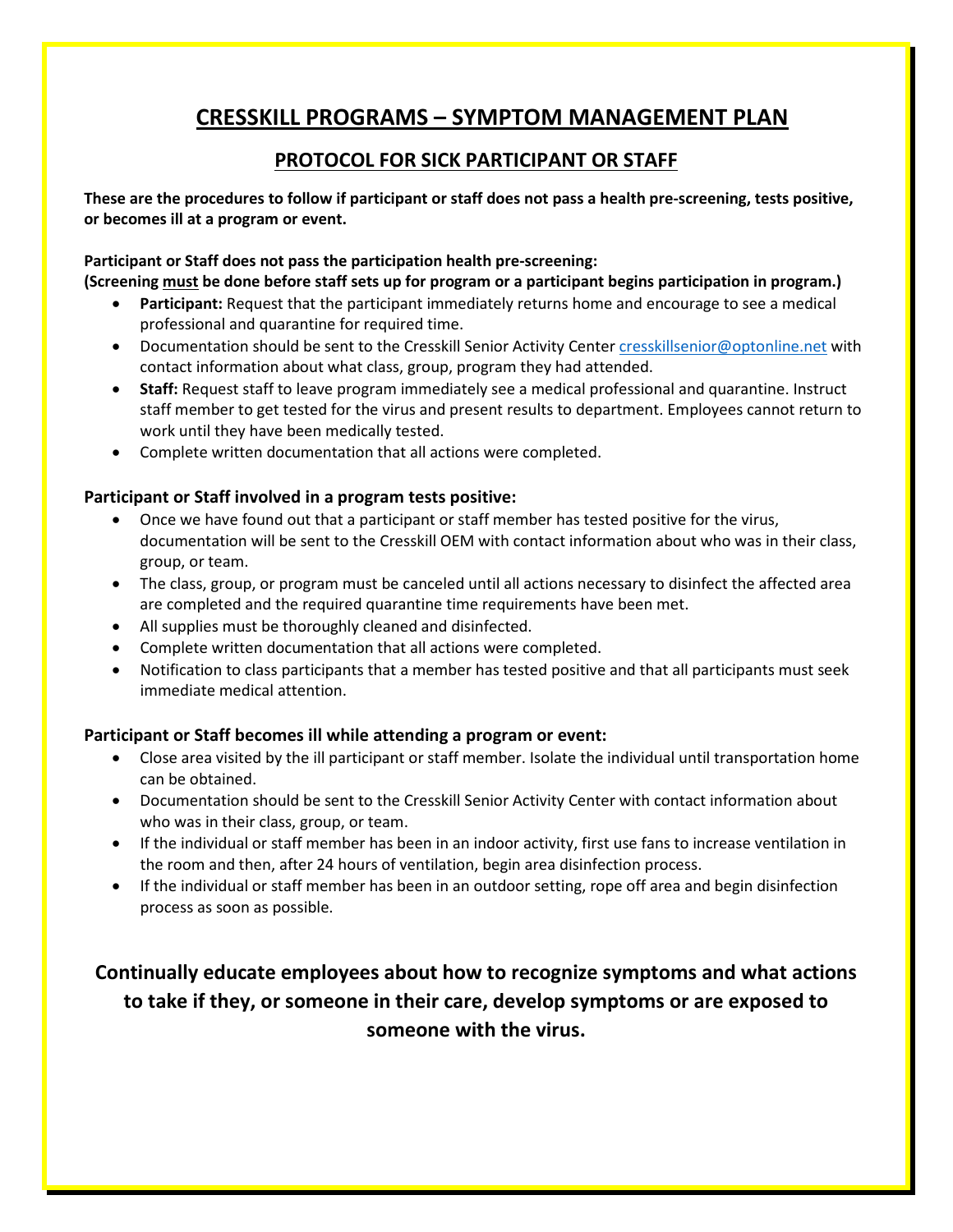#### **HEALTH SCREENING PROTOCOL**

 **Participants, instructors, and staff should stay home if they present any viral symptoms. Health screening will be conducted upon arrival of all staff, participants, and volunteers.**

#### **Please take your temperature before leaving home, this will save time and keep everyone safe.**

All seniors, instructors, and staff will be screened for respiratory symptoms by observation, asked a series of questions and have their body temperature taken (temporal artery thermometer) as a precautionary measure to reduce the spread of COVID-19. This must be completed prior to participating in the program. All pre-screening results will be maintained as a private medical record. The screening should include the following questions:

- Have you been in close contact with a confirmed case of COVID-19 in the past 10-14 days?
- Are you experiencing a cough, shortness of breath or sore throat?
- Have you had a fever in the last 48 hours?
- Have you had a loss of taste or smell?
- Have you had vomiting or diarrhea in the past 24 hours?
- Have you traveled outside the state or country?

Any individual who has a fever at or above **100.4** degrees Fahrenheit, is experiencing coughing or shortness of breath, or answered yes to any of the screening questions will be sent home and should not return to the program until:

- They have had no fever for at least three (3) days without taking fever-reducing medication during that time.
- Any respiratory symptoms (cough and shortness of breath) have improved, and
- At least ten (10) days have passed since the symptoms began.
- An employee may return to work earlier if a doctor confirms that the cause of the employee's fever or other symptoms is not COVID-19 related and releases the employee to return to work in writing.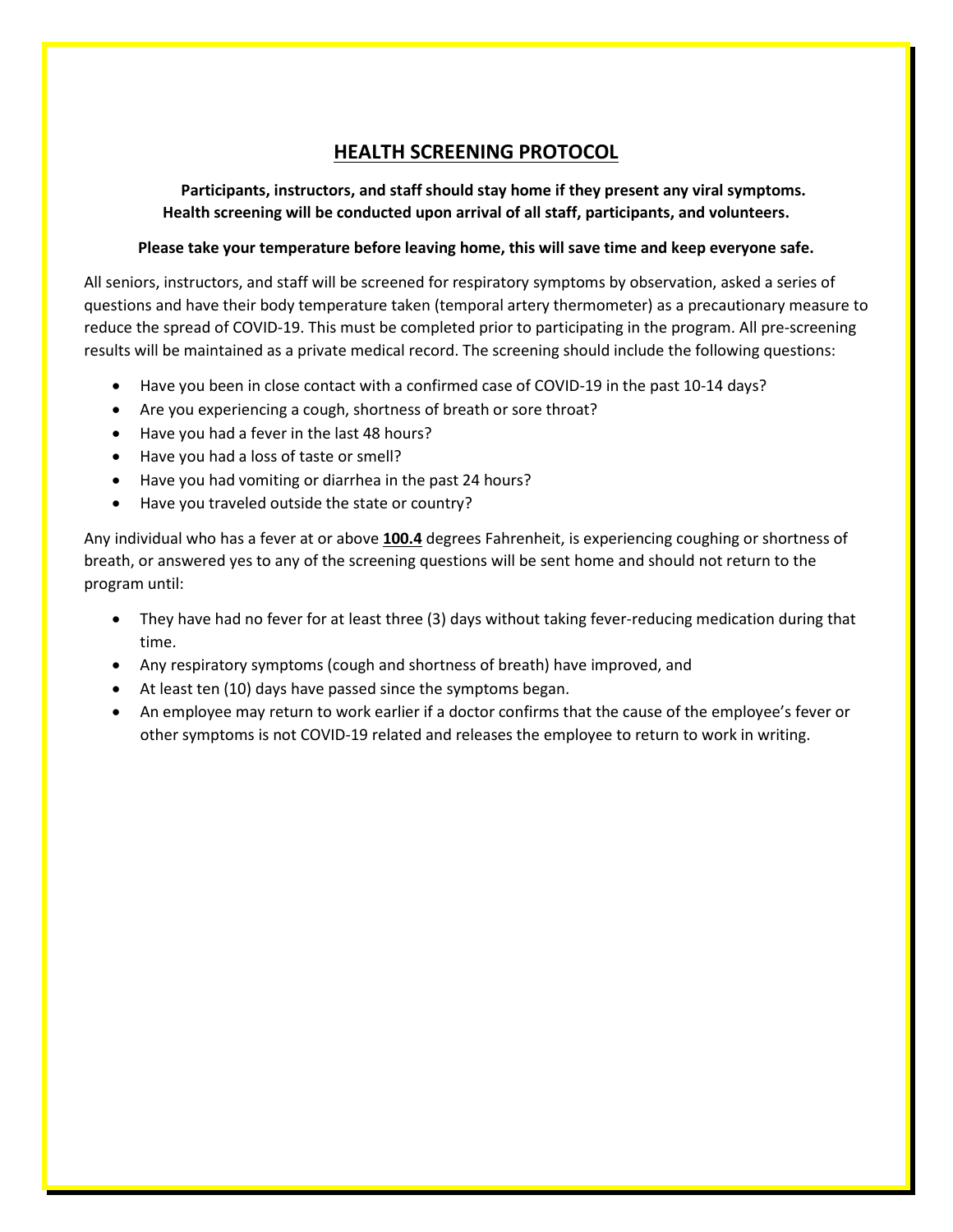

## **CRESSKILL SENIOR ACITIVITY CENTER**

## **COVID-19 DAILY PRE-SCREENING QUESTIONS**

| Are you experiencing any of the following symptoms?                                                           |                                               |            | <b>Please Circle One</b> |  |
|---------------------------------------------------------------------------------------------------------------|-----------------------------------------------|------------|--------------------------|--|
|                                                                                                               | 1. Fever ( $\geq$ 100.40 F)                   | <b>YES</b> | <b>NO</b>                |  |
| 2.                                                                                                            | Cough or shortness of breath                  | <b>YES</b> | <b>NO</b>                |  |
| 3.                                                                                                            | Sore Throat                                   | <b>YES</b> | <b>NO</b>                |  |
| 4.                                                                                                            | Chills                                        | <b>YES</b> | <b>NO</b>                |  |
| 5.                                                                                                            | Muscle aches or rigors                        | <b>YES</b> | <b>NO</b>                |  |
| 6.                                                                                                            | Headache                                      | <b>YES</b> | <b>NO</b>                |  |
| 7.                                                                                                            | New loss of taste or smell                    | <b>YES</b> | <b>NO</b>                |  |
| 8.                                                                                                            | Abdominal pain, nausea, vomiting, or diarrhea | <b>YES</b> | <b>NO</b>                |  |
| Have you had close contact with someone who is currently sick?                                                |                                               | <b>YES</b> | <b>NO</b>                |  |
| Have you been diagnosed with COVID-19 in the past three weeks or<br>have reason to believe you have COVID-19? |                                               | <b>YES</b> | <b>NO</b>                |  |
| Have you traveled or had close contact with anyone who has traveled<br>Internationally in the last 10 days?   |                                               | <b>YES</b> | <b>NO</b>                |  |
| Have you visited one of the states currently on New Jersey quarantine list?                                   |                                               | <b>YES</b> | <b>NO</b>                |  |
| If so, which state did you travel to and when did you return from travel?                                     |                                               |            |                          |  |
| If you took your temperature this morning, what was the reading?                                              |                                               |            |                          |  |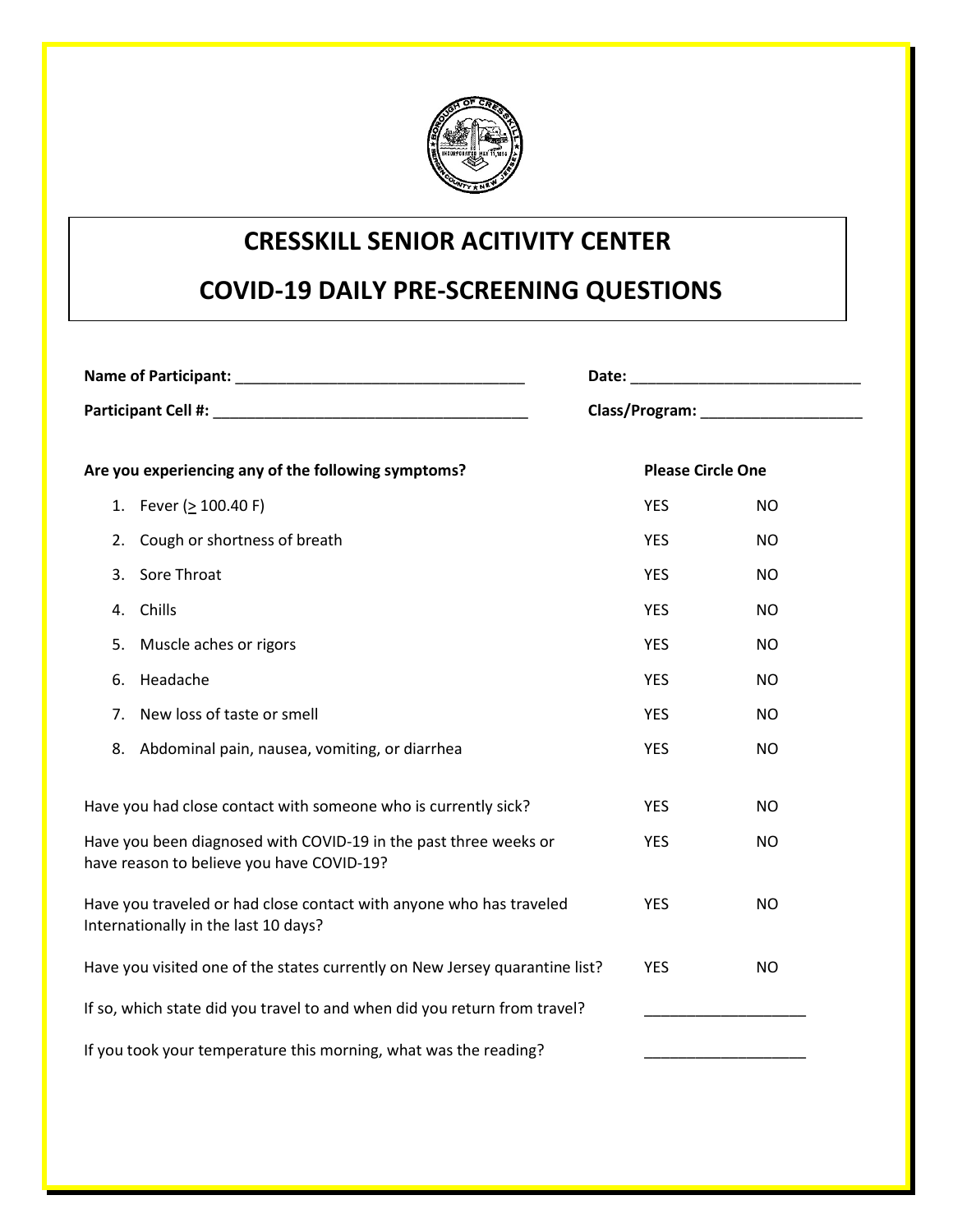*\*\* All current guidelines and restrictions listed within this manual are subject to change, and contingent upon CDC Guidelines, and the NJ Department of Health.*

*As policies and guidelines continue to modify, we are continuing to monitor the situation and we will adjust our plan accordingly, but our mission will always to be able to provide a SAFE and fun experience. \*\**